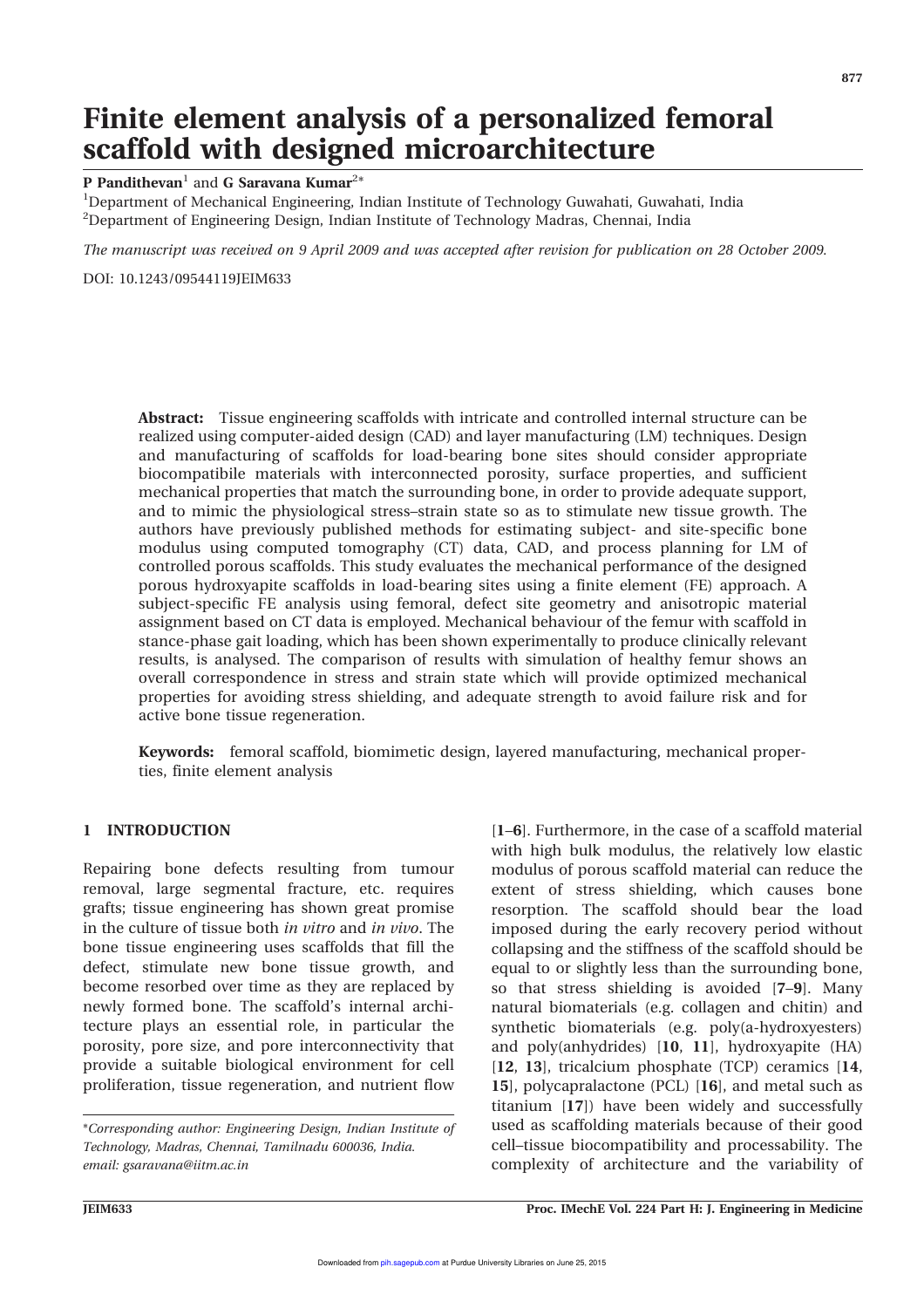properties of bone tissue (e.g. porosity, pore size, mechanical properties, mineralization or mineral density, and cell type), as well as differences in age, nutritional state, activity (mechanical loading), and disease status of individuals establish a major challenge in fabricating scaffolds and engineering bone tissues that will meet the needs of specific repair sites in specific patients.

The conventional scaffold fabrication techniques produce process-dependent architectures that are incapable of precisely controlling pore size and shape, porosity, and their spatial distributions within the scaffold volume [18, 19]. The advent of layer manufacturing (LM) technologies has overcome many limitations related to both the design and the fabrication of tissue engineering scaffolds [20, 21]. In particular, these technologies allow the fabrication of scaffolds with customized global anatomical shape, via combination with reverse engineered data from computed tomography (CT) or magnetic resonance imaging [22], with virtually no limits on the complexity of the geometry achievable. In addition, reproducible and irregular internal structures can be obtained, giving control over pore size, shape, interconnectivity, and porosity [23, 24]. The design of the global and internal architectures of scaffolds can be performed and precisely controlled within three-dimensional (3D) computer-aided design (CAD), a characteristic that may improve the flow of essential nutrients across the scaffold geometry, thereby aiding a deeper regeneration of new tissue [2, 4, 25–28]. A commonly used approach is to design the external geometry and the internal architecture as special interconnected channels using CAD based cellular models, and the two geometric models are merged using Boolean operation [24]. This approach presents several drawbacks, such as limited gradients of pore size and shape, porosity, and lack of irregularities, unlike the features observed in natural trabecular bone structure [29]. In addition, the need for CAD Boolean operations makes the process particularly inefficient when the geometries to be merged become very complex and irregular, as in such cases the amount of computational time, resources, and file size increase enormously. As a result, the scaffold architectures are often limited to regular primitive shapes in the form of patterned straight lines, or square or circular holes [30].

The present study considers bone tissue engineered scaffolds with controlled internal architecture for generic femoral bone defect sites. The Young's modulus of cortical bone is reported to lie

in the range of 5–21 GPa and that of trabecular bone is reported to be less than 5 GPa. The external geometry and the distribution of bone material in space continuously adapts to the prevailing physiological loading conditions [31]. The internal structural design of scaffold should consider this sitespecific regional variation of stiffness so as effectively to avoid stress shielding [9]. The variation of bone stiffness is predominantly attributed to the variation of cortical bone properties rather than that of trabecular bone [32, 33]; also, cortical bone strength is better correlated with cortical porosity rather than bone mineral density [34]. Considering these aspects, the current authors have earlier proposed a subject-specific 3D reconstruction protocol that models cortical porous geometry and thereby the site-specific modulus requirement apart from external geometry for the scaffold design [35]. The literature reports methods for creating porous geometry using LM, although these methods either require special geometric data to be modelled in CAD [36] or there is no local control in heterogeneity of porosity [37]. In a LM process the porosity of the deposited volume can be controlled by certain parameters, namely, the layer thickness  $t$ , the raster pattern, and the road width of the raster path  $w$ . The road width  $w$  depends on the LM system hardware, e.g. in the case of fused deposition modelling it depends on the diameter of polymer extruder nozzle. To vary the volume fraction or porosity of material being deposited in a unit area and thereby to control the porosity, location-controlled density raster tool paths using fractal curves have been proposed previously by the current authors [38]. With these techniques, the authors have proposed a methodology to biomimetic design and process planning for LM of patient- and site-specific porous scaffolds so as to match the mechanical properties of scaffold to the surrounding bone defect site [39]. In that study of correlation models between porosity and modulus for bone, known biomaterials processable by LM such as HA, PCL, TCP, and titanium were used to estimate the site-specific porosity requirements in the scaffold model. The various constraints due to pore size requirement for repair and regeneration of bone, available choice of LM tool path width, and limited choice of LM-processable materials resulted in some mechanical stiffness mismatch between the bone site requirement and the designed scaffold. This paper reports the results of prediction of mechanical response of the human femur with such bone replacement to a physiological loading condition. Subject-specific finite element (FE) models of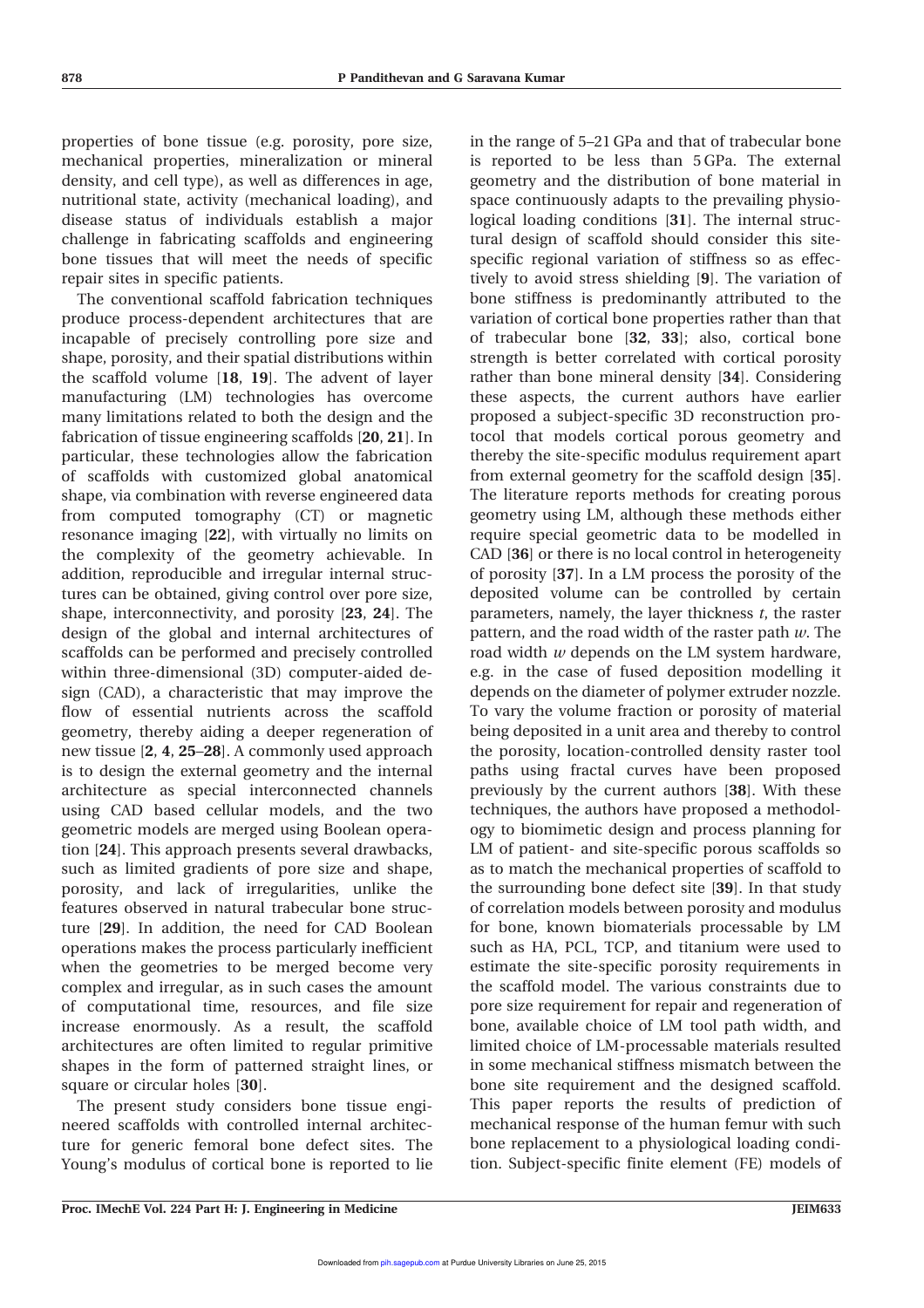bones derived from CT data are a promising tool to assess non-invasively the stress state and fracture risk of bones, as well as the design and the optimization of prosthetic and replacement devices [40, 41]. Three-dimensional FE analyses of healthy bone and bone with defect sites replaced by designed HA scaffold are used to understand the mechanical response for assessing the scaffold design subject to constraints in LM.

# 2 METHODOLOGY

Figure 1 schematically illustrates the complete methodology for biomimetic design and LM for subjectand site-specific femoral bone scaffolds with controlled internal architecture that match surrounding bone properties. The complete methodology can be grouped into three phases. The initial phase consists of subject-specific 3D reconstruction of femur bone. Subsequently, in the second phase, a CAD model of the scaffold with site-specific porosity is derived from the reconstructed femoral bone model. A novel tool path generation method for LM using space-filling fractal curves is later employed in phase three for downstream LM of the scaffold. The details of these methodologies are described in previous publications by the present authors and only salient points will be discussed here to aid understanding. A representative case



Fig. 1 Schematic diagram of the proposed methodology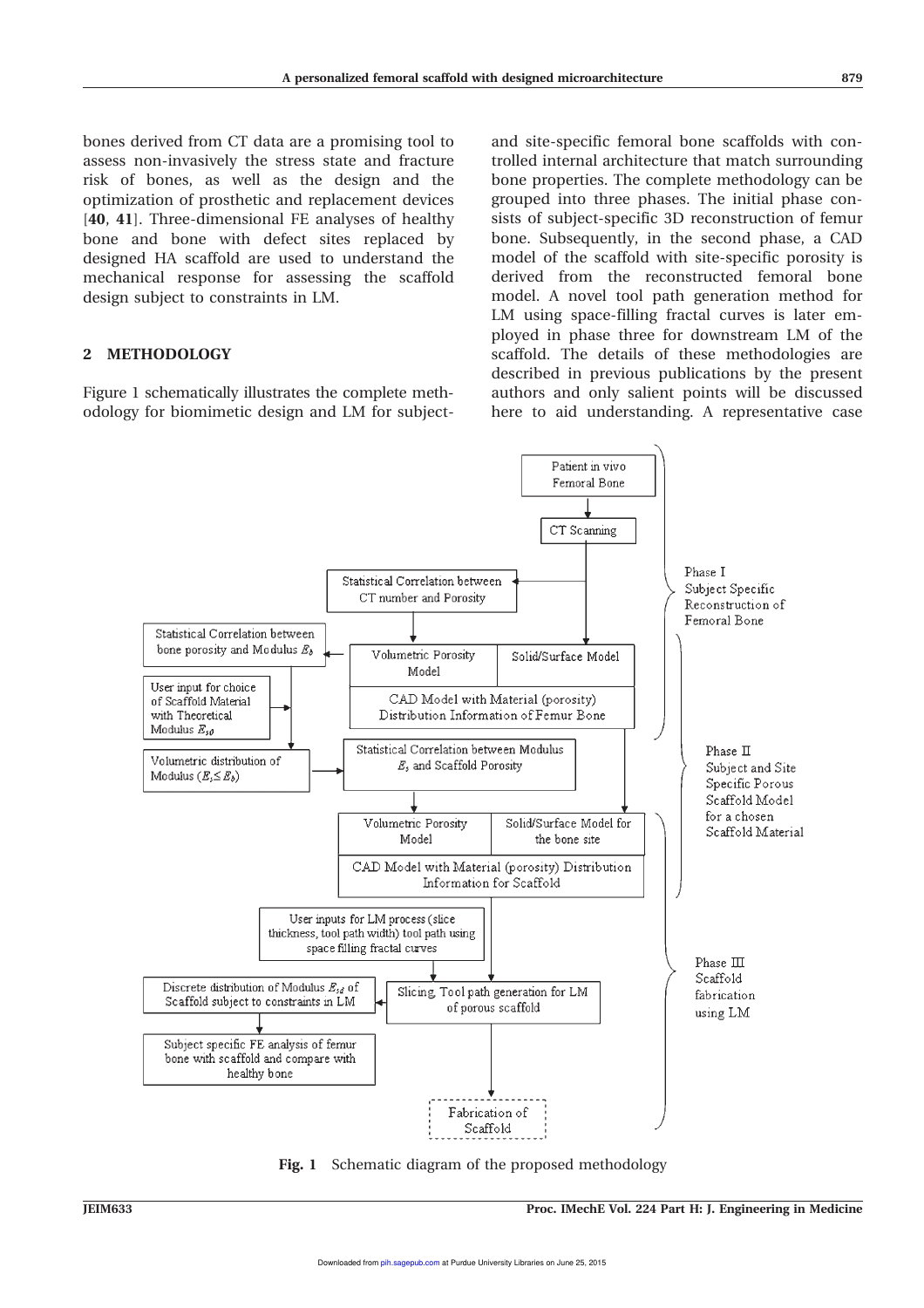study considering HA scaffold design and process planning in LM for a human femur defect site has also been presented to illustrate the methodology by the authors [39]. A 3D finite element analysis (FEA) of healthy bone and bone with the defect site replaced using the designed scaffold was envisaged to understand the mechanical response for assessing and optimizing the scaffold design subject to constraints in LM.

#### 2.1 Subject-specific reconstruction of femoral bone along with internal properties

As the mechanical properties of femoral bone vary with the individual and with the location for an individual [42], the proposed method aims to control the scaffold properties in a subject- and site-specific way. The present work requires an estimation of porosity by using the CT number of a commercially available medical scanner, so a 3D reconstruction methodology proposed by the authors [35] is used. The subject-specific external geometry from a CT image is obtained using the commercial software Mimics®. Using the correlation models (equations (1) and (2)) developed in reference [35], voxel data of mean porosity or apparent density are computed depending on the CT value range, and along with the reconstructed surface model form the subjectspecific CAD model of the femur, with material density (porosity) as shown in Fig. 2. Site-specific porosity/apparent density data can now be extracted

Cancellous (with small cortical shell) bone about 40-60% Femoral Porous with modulus < 5 GPa head Femoral neck Proximal diaphysis Cortical bone 2-30% Porous Mid-diaphysis with modulus  $21.5$  GPa Distal diaphysis Condyle Cancellous (with small cortical shell) bone about 40-60% Porous with modulus < 5 GPa

Fig. 2 Human femur anatomy with porosity and stiffness at different region [35]

from this model so as to design scaffolds that match the surrounding healthy bone modulus.

$$
p_c = -0.0362 \text{HU} + 59.96 \text{ (per cent)},
$$
  
\n
$$
R^2 = 0.94 \text{ and } P(t) < 0.05
$$
  
\n
$$
800 \le \text{HU} \le 1800 \tag{1}
$$

$$
\rho_t = \frac{2}{1800} H U \left( g / cm^3 \right), \quad H U < 800 \tag{2}
$$

#### 2.2 Subject- and site-specific porous scaffold model

The scaffold is modelled with two components: the external geometry and the internal architecture as depicted schematically in phase two of the overall methodology (Fig. 1). The external geometry of the scaffold must have a good fit inside the defect and thus the shape of scaffold is extracted from clinical CT images of the bone defect using Mimics. The internal architecture of the scaffold should be modelled such that Young's modulus of the scaffold is the same or slightly less than the modulus of the surrounding bone. The internal architecture is not modelled as an extra cellular matrix and Booleaned with the external geometry, as has been done by other researchers [7, 36]. A methodology proposed by the present authors [38, 39] is used where the internal architecture property is modelled as a mathematical volumetric model containing the mechanical modulus and porosity information corresponding to the bone defect. A three-step correlation is used to obtain these volumetric data. First the CT number to bone site porosity or apparent density is determined using equations (1) and (2), and then the bone modulus is determined using relations developed by Dong and Guo [43] and Rho et al. [44], for cortical and trabecular bone respectively (equations (3) and (4)).

$$
E_{\rm c} = -0.53 \left(\frac{p_{\rm c}}{100}\right) + 21.43 \quad \text{(GPa)} \left(R^2 = 0.66\right) \quad (3)
$$

$$
E_{t} = 4.607(\rho_{t})^{1.30} \quad \text{(GPa)} \quad (R^{2} = 0.6)
$$
 (4)

Finally, empirical relations and correlation that describe the Young's modulus and porosity correlation for HA [13], which is a LM processable biomaterial, as given in equation (5), are used to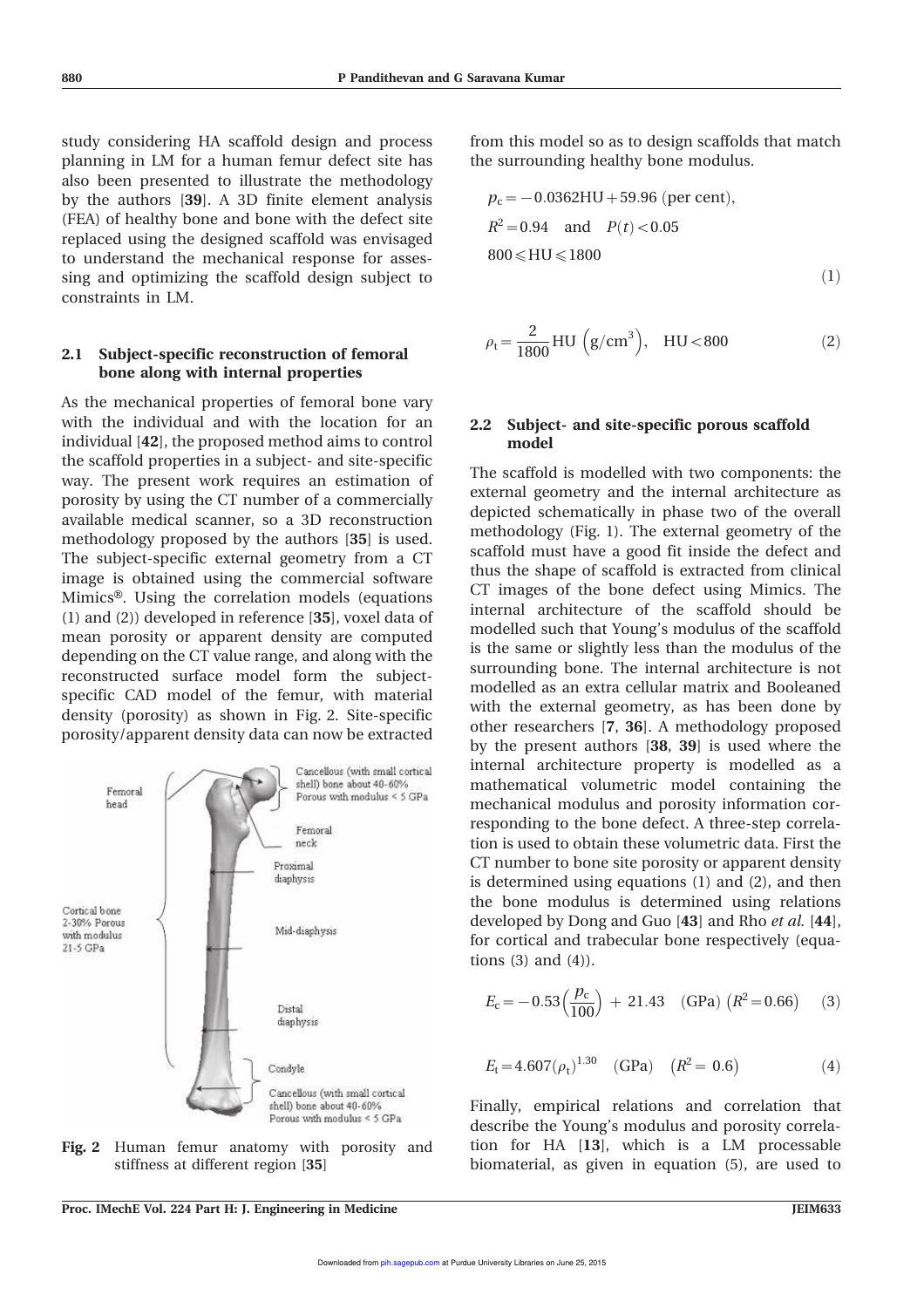estimate the required scaffold porosity. The correlation derived between CT number of a bone site and the required HA scaffold porosity is given in equation (6) so that the stiffness is compatible.

$$
E_{\text{HA}} = 140 \,\text{e}^{-3.68 \,(p/100)} \quad \text{(GPa)} \tag{5}
$$

$$
p_{\text{HA}} = \frac{\log[(0.019186\text{HU} - 10.3488)/140]}{-3.68}
$$
  
× 100 (per cent) (6)

#### 2.3 Process planning for LM of a scaffold

In the proposed framework and methodology (Fig. 1), the solid model (S) of a porous scaffold contains two types of information; geometrical model of the scaffold (G) and material porosity model for the scaffold (M). The overall process of converting the solid model S to tool path specification for LM is done separately for the geometric model G and the material porosity model M, and finally the information is merged to give the tool path. Slicing is the first step in part building by any LM process. The 3D solid model has to be converted into a series of two-dimensional (2D) slices (contours representing boundaries) depending on the slice thickness  $t$  specified by the user. The information processing for the geometric model G is carried out using the front end software of the LM machine to give a series of 2D contours  $(GC_i, i = 1, 2, ..., n)$ . The procedures for information processing for the material porosity model M have been developed in the current authors' earlier work and algorithms implemented in a Matlab® programming environment [38]. The material porosity model  $M$  is sliced such that it yields 2D material porosity contours  $(MC_i, i = 1, 2, ..., n)$ . A slice of the material porosity model specifies the material porosity variation for the corresponding slice from geometry, i.e. for an ith slice,  $GC_i$  specifies the boundaries and  $MC_i$  specifies the material porosity variations. The tool path for LM consists of the boundary contour and the raster tool paths (for filling). In the present work the authors have used a novel method proposed earlier [38] for generating boundary-constrained controlled-density raster tool paths from the porosity model M using continuous space filling fractal curves. Figure 3 illustrates the fractal tool paths for graded porous objects using an example slice consisting of an arbitrary geometric boundary  $GC_i$  and a material porosity contour  $MC<sub>i</sub>$  that specifies progressively



Fig. 3 Fractal tool paths in LM of graded porous objects. The figure illustrates a material slice  ${MC}_i$  that progressively becomes denser towards the right, trimmed by an arbitrary geometric boundary  $GC_i$ 

increasing density towards the right. It can be noticed that as the density increases, the type of fractal curve changes, as well as its level of decomposition, increases. In the proposed scheme, in order to obtain a particular volume fraction or material porosity in the scaffold as specified by the porosity contours  $MC_i$ , it is necessary to choose the appropriate type of fractal curve and its level of decomposition for a fixed road width  $w$ , considering the area filling characteristics and slice thickness t. The procedure of generating boundary-constrained raster tool paths takes care of the intersection operator on G and M. The results of modelling the scaffold for a defect region, obtaining boundary-constrained controlled-density raster tool paths in LM is described in Fig. 4.

#### 2.4 Mechanical evaluation

The mechanical response of the human femur with such bone replacement to loading condition is assessed using the finite element method (FEM) and compared with healthy femur. The generation of the FE models from the CT data-set is similar to the method described in detail by Taddei et al. [40]. CT data-sets were segmented using Mimics and surface mesh models were exported to Abaqus®, where tetrahedral elements were created for FEA. Inhomogeneous material properties were automatically mapped on to the FE models with the BoneMat software [40, 45] that calculates an average Young's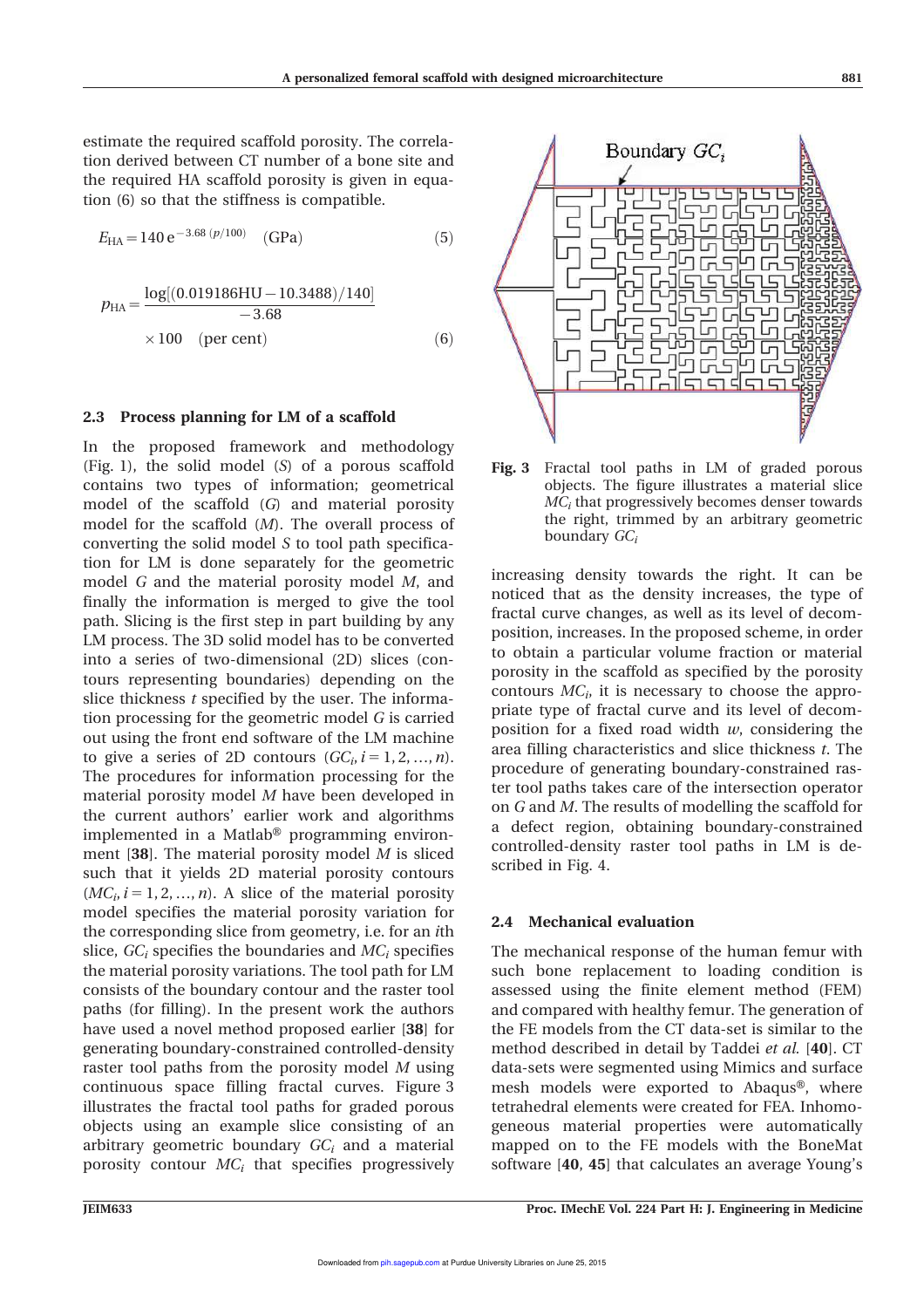

Fig. 4 External geometry and internal architecture of the scaffold using the biomimetic design and LM using fractal geometry [39]: (a) bone defect site and external geometry of scaffold; (b) one representative CT slice with marked defect site and the reconstructed scaffold layer; (c) 3D stack of layers of fractal curves

modulus (E) for each element of the mesh corresponding to the HU value from the CT data. Mesh convergence studies [41, 46] are important to obtain converged stiffness, stress, and risk results. A mesh convergence study was performed on the femur data with element edge lengths of 4.5, 3, and 1.5 mm. To validate the procedure and compare the results of the convergence study, the material assignment based on apparent density ( $\rho_{app} = 1 + 7.185 \times 10^4$ HU in  $g/cm<sup>3</sup>$  and power law relations between modulus and density  $(E_b = 1.99 \times 10^3 \rho^{3.46} \text{ in GPa})$ [47] and boundary conditions as reported by Laz et al. [41] were utilized. The validation and convergence of mesh size is based on the maximum von Mises stress. Maximum von Mises stress was computed for each trial, while excluding the distal end of the femur, owing to discontinuities associated with the fixed boundary condition. The results for the 3 mm and 1.5 mm element meshes exhibited convergence with details provided in the results section.

The two models, i.e. femur model with bone properties and femur model with scaffold replacement using appropriate scaffold material property, were subjected to simulation of similar loading conditions. The material assignment for bone is conducted by converting the CT numbers to Young's modulus by using equations (1) and (3) for the cortical region and equations (2) and (4) for the trabecular region as shown in Fig. 5(a). For the femur with scaffold replacement, the region of scaffold replacement is assigned Young's modulus using equation (5) for the HA scaffold material. The porosity requirement as per equation (6) is computed and only the discrete value is assigned owing to constraints in the available range of LM tool path width. Both materials bone and HA were modelled as isotropic and a Poisson ratio of 0.3 was assumed [48]. In the normal range of regular daily activities, the bone exhibits elastic linear behaviour for loads [49] and this assumption is used for the analysis. The influence of strain rate was considered negligible as the tests were conducted in quasi-static conditions. The boundary condition for simulation is based on stance-phase gait loading, which has been shown experimentally to produce clinically relevant results [50–52]. The study considered a loading configuration frequently used in the literature in order to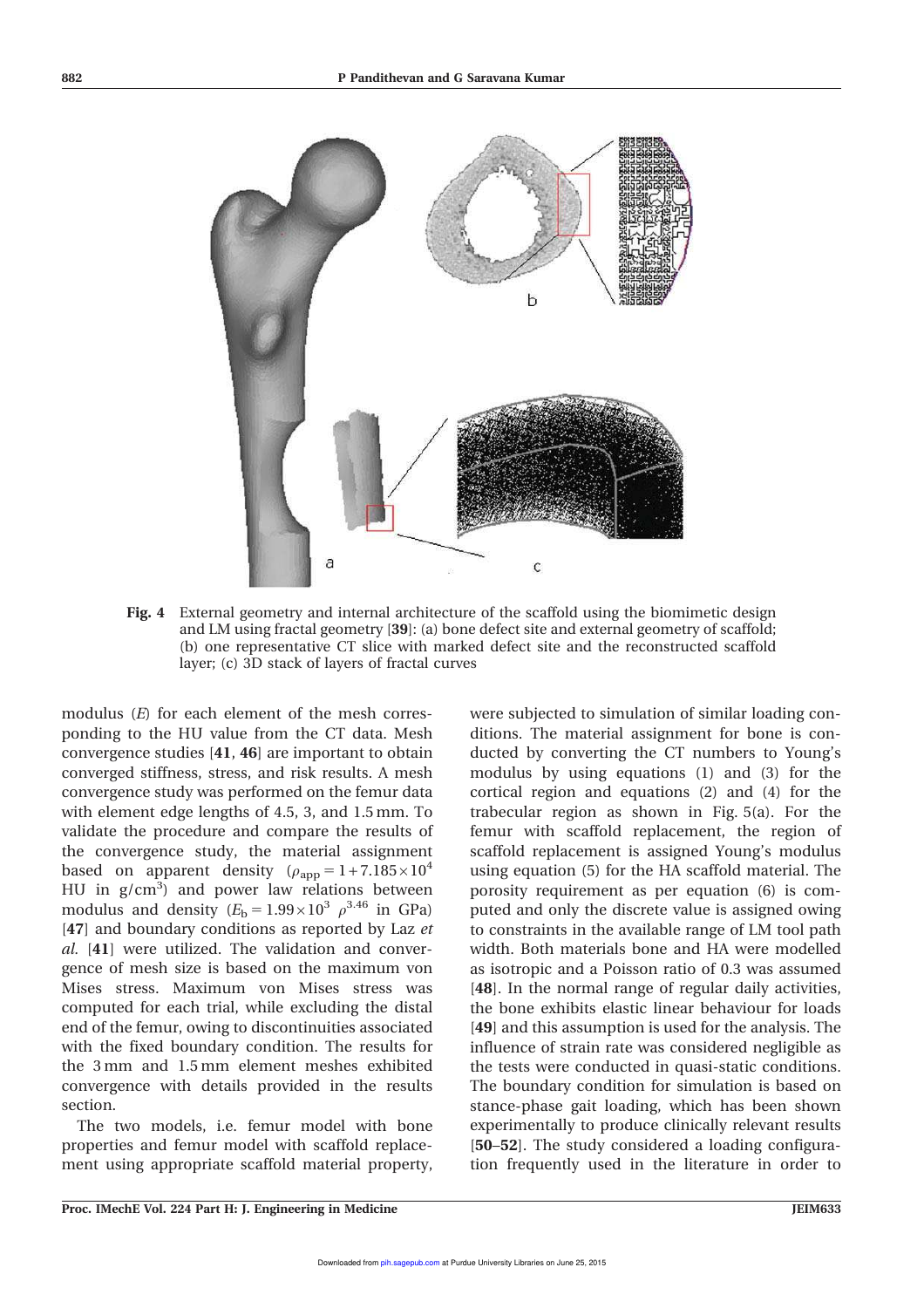

Fig. 5 Finite element model of femur bone: (a) distribution of modulus; (b) loading condition; (c) stress contours

replicate simplified single-leg stance. The femur was simulated with the hip joint resultant force assumed to be in the plane of the femoral diaphysis. The distal end of each femur was fixed, while a load of 10 kN was applied to the femoral head at an angle of  $20^{\circ}$  to the shaft axis in the frontal plane, as shown in Fig. 5(b). The centre of rotation for the angle is the intersection of the femoral shaft axis, which passed through the centre of the proximal portion of the femoral shaft, and the loading axis, which passed through the centre of the femoral head. The applied load of 10 kN was based on the 75 per cent load of experimentally measured fracture load under stance conditions [50]. The load was distributed evenly among nodes on the femoral head that were located within 1.5 cm from the centre of load application [51].

The analysis was performed and the mechanical behaviour of healthy femur and femur with scaffold replacement were compared. For evaluation of the biomimetic ability of the scaffold, the following parameters were computed. First, the mismatch between the required stiffness and the stiffness assigned for the elements corresponding to the defect site were analysed. As failure of a single element may be attributed to an artifact due to meshing and or CT data and need not constitute structural failure, the histograms of von Mises stress over all the elements in the model are computed. If the femur bone and femur bone with scaffold have comparable histograms, one can expect that they will fail in a similar way. Finally, a histogram of the magnitude of the highest principal strains (compression or tension) over all the elements in the model was computed. This is a measure of activation of osteoblasts growing in the scaffold. If the scaffold and the bone have a comparable histogram, one can expect the osteoblasts in the scaffold to be activated in the same way as if they were inside real bone [7, 53].

#### 3 RESULTS AND DISCUSSION

The present study assesses the designs of subjectand site-specific porous scaffold that have matched external geometry, biological, and mechanical behaviour to the femoral bone defect site using FEA. A healthy human right femur was CT scanned and an imaginary femoral defect is considered to illustrate the methodology and study the results. The defect area is to be replaced by a biomimetic scaffold made of HA. A sample defect area with a gross volume  $(30 \text{ mm} \times 6 \text{ mm} \times 20 \text{ mm})$  was chosen near the medial mid-diaphysis. The femur was CT scanned as per the established protocol. Mimics was used to reconstruct the external geometry of the femur and the external geometry of an artificial model of the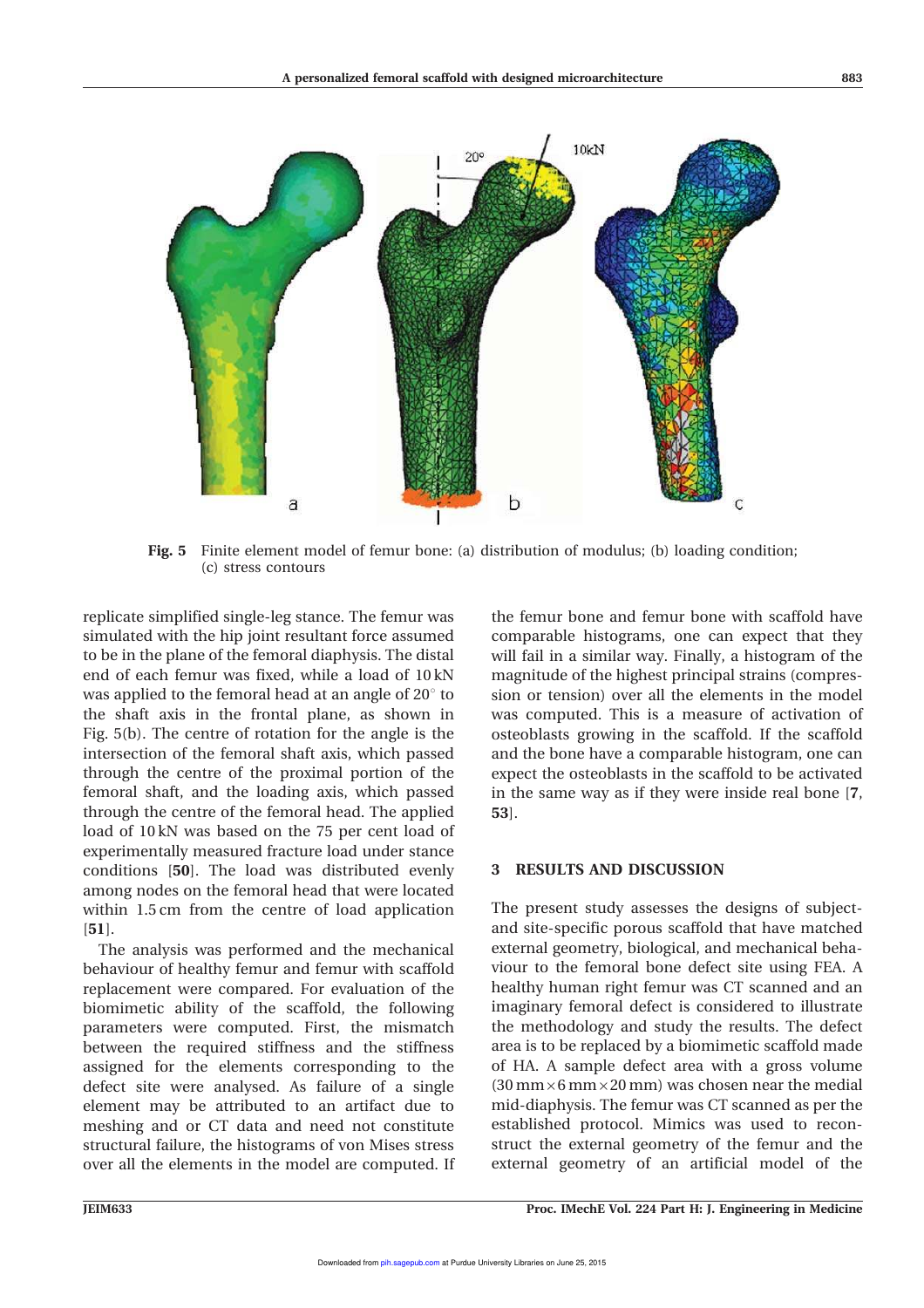imaginary defect area, as shown in Fig. 4(a). After segmentation of the defect area, the corresponding voxels were processed and material porosity model (M) of the HA scaffold determined. The voxel resolution for the scan was  $0.20 \text{ mm} \times 0.20 \text{ mm} \times$ 0.60 mm. For reconstructing the internal architecture, a resampling of this voxel set at a resolution of  $1$  mm $\times$ 1 mm $\times$ 1.2 mm was carried out to reduce the computational load and a voxel set of  $\sim$  2850 voxels corresponding to the defect area was processed by using procedures described in the present authors' earlier work [39]. One representative slice is shown in Fig. 4(b) that describes the process planning in LM (slicing, fractal raster tool path in LM). A small region of the model of the scaffold showing layers of such fractal curves is shown in Fig. 4(c).

In the present case study the defect site chosen in the femur has stiffness in the range of 10–18 GPa. The theoretical stiffness of the dense HA is 140 GPa, which is much higher than that of human bone, which requires stiffness in the range close to  $\sim$  20 GPa. In order to match the stiffness sitespecifically, the correlation models predict a required porosity in the range 70–50 per cent to be assigned to the various voxels. Using the equations developed in earlier work [39] that predict the area filling characteristic of fractal curves (12 designs are

considered in total), appropriate combinations of fractal space-filling curves were selected and combined to generate the fractal tool path for a tool path width  $w = 0.06$  mm and slice thickness  $t =$ 0.0625 mm (commercially available in stereolithography apparatus for processing HA). Only three designs had the area-filling characteristics for the range of porosity required (i.e. 50–70 per cent). This resulted in a discrete set of porosity values, namely 55.08 per cent, 61.46 per cent, and 71.44 per cent, to be assigned to the various voxels corresponding to the scaffold volume. This limitation is due to the tool path designs considered in the study [39] and is not process-specific; it can be overcome in future by considering more tool paths for microarchitecture design. Figure 6 shows the possible discrete percentage porosity in the HA scaffold material. The corresponding stiffnesses allocated to the various voxels considered for the defect site were 18.44 GPa, 14.58 GPa, and 10.10 GPa. This allocation led to some mismatch in stiffness required and the stiffness allocated, and the same is qualified statistically. The stiffness assignments for  $\sim$  2850 voxels corresponding to the defect site were analysed with cumulative frequency of stiffness mismatch in intervals of 0.25 GPa (Fig. 7). The histograms show that the stiffness of HA scaffold is matched closely to



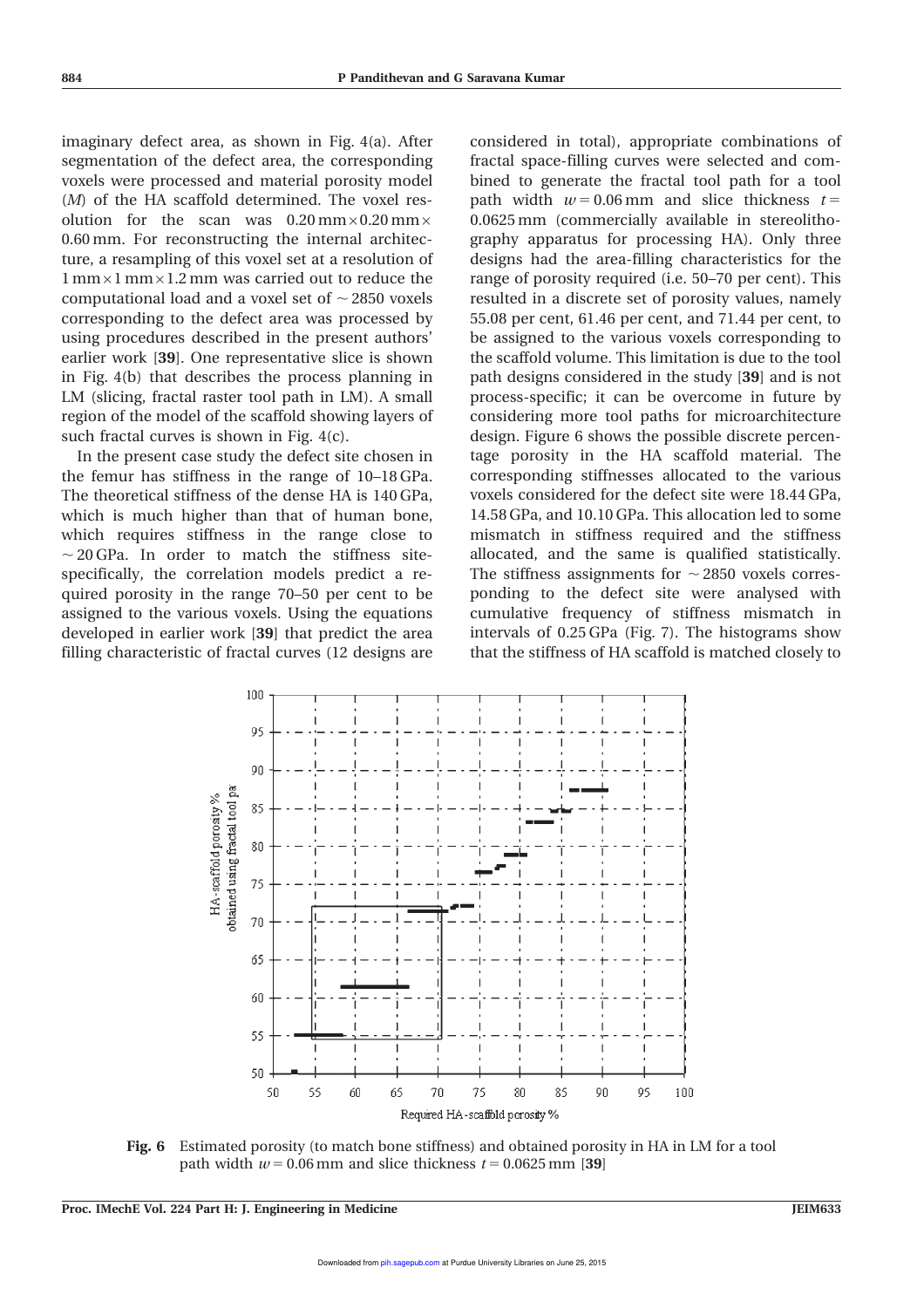

Fig. 7 Cumulative frequency of stiffness mismatch between bone and HA scaffold

the corresponding stiffness of the femur defect site, with maximum frequency of mismatch corresponding to stiffness difference of less than 1 GPa.

The biomimetic ability of the HA scaffold was evaluated using FE simulation. The model predicted the stress and strain for every element in a healthy femur as well as femur with scaffold replacement (Fig. 5(c)). To validate the procedure, an analysis was performed on the femur geometry with the material assignment and boundary conditions the same as reported by Laz et al. [41]. Stresses were highest in the femoral neck region. The maximum von Mises stress was found to be 112MPa, which lies in the range 110– 150MPa as reported in reference [41] from the simulations on five femurs. The results of the mesh convergence study (Fig. 8) exhibited convergence for the 3 mm mesh with differences less than 2 per cent for maximum von Mises stress values when compared with the 1.5 mm mesh. Results presented for the femur and femur with scaffold were based on the 3 mm results. On both models, the material assignment for the bone region was conducted as described by equations developed in the present work (section 2.2) and for the defect region with scaffold using discrete values of stiffness subject to constraints in LM; simulation was carried out as per the boundary conditions reported by Laz et al. [41].

The maximum von Mises stress in the neck region (Fig. 5(c)) is 81 MPa and 88 MPa for femur bone and bone with scaffold respectively. Figure 9 shows the computed histograms of the von Mises stress on all



Fig. 8 Mesh convergence study for three different mesh sizes

elements in the femur bone model, and the femur bone model with HA scaffold. The comparison of stress histograms predominantly shows a good correspondence between the bone and bone with HA scaffold model, thus the risk of failure may be expected to be the same. When subjecting the scaffold to physiological load, the strain distribution should be such that the majority of the osteoblasts should feel a strain that activates them. This happens for strains in the range  $1000-4000 \,\mu\text{s}$  [7, 53]. The strain histograms were computed for this range of maximum principal strain on all elements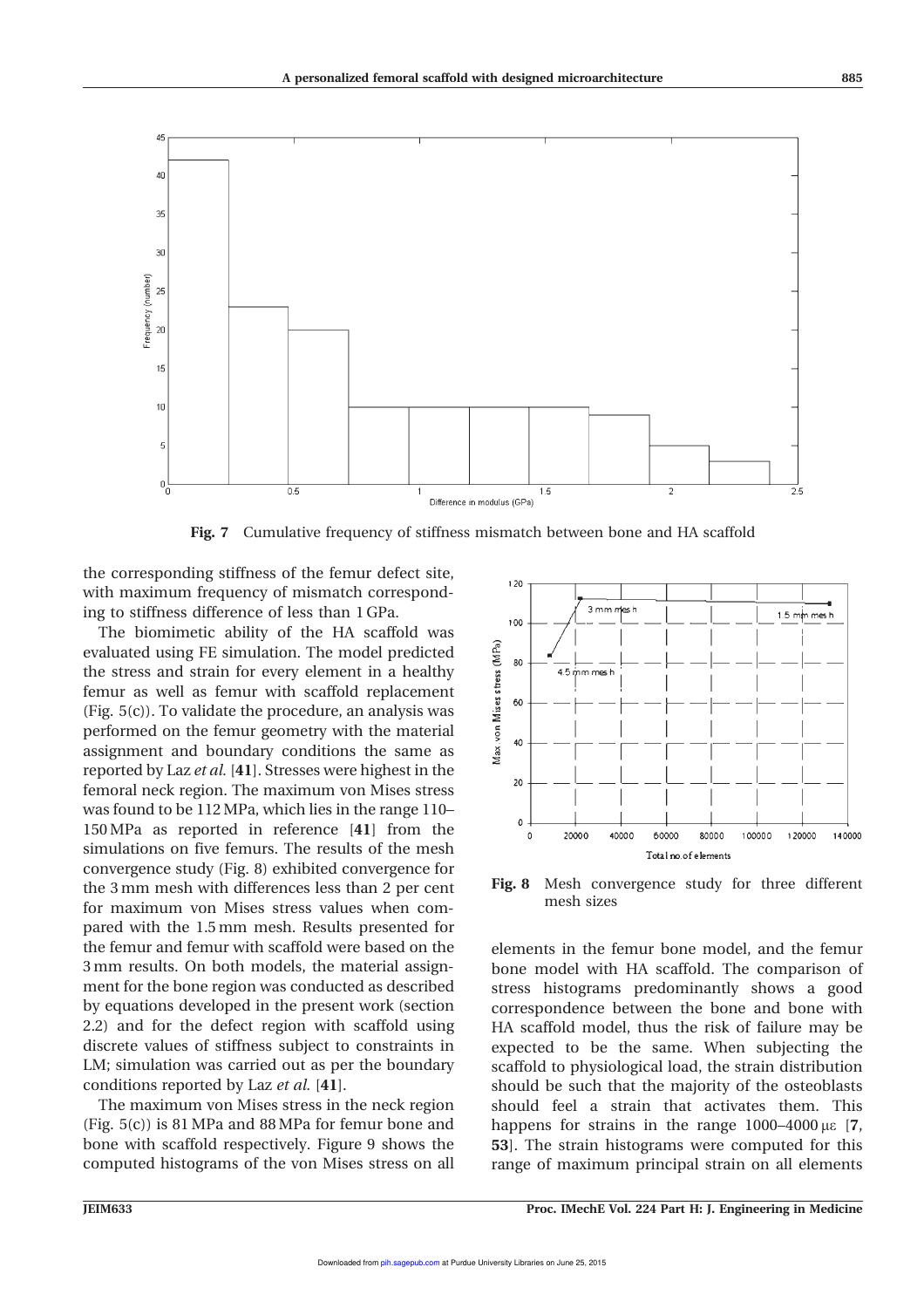

Fig. 9 Histograms of von Mises stress in bone and bone with HA scaffold

in the femur bone model and the femur bone model with HA scaffold, as shown in Fig. 10. The comparison of strain histograms shows an overall correspondence. The number of elements having strain in the range  $1000-4000 \mu\epsilon$  is slightly fewer in the femur with HA scaffolding in the defect site, when compared with healthy femur.

The FEA shows that there is some stiffness mismatch between the assignment and that required for the HA scaffold. This has led to differences in the stress histogram, particularly in the stress range 10–20MPa (Fig. 9), and differences in strain. The results of FEA confirm the biomimetic ability of the designed personalized scaffold. The mechanical properties are



Fig. 10 Histograms of principal strain in bone and bone with HA scaffold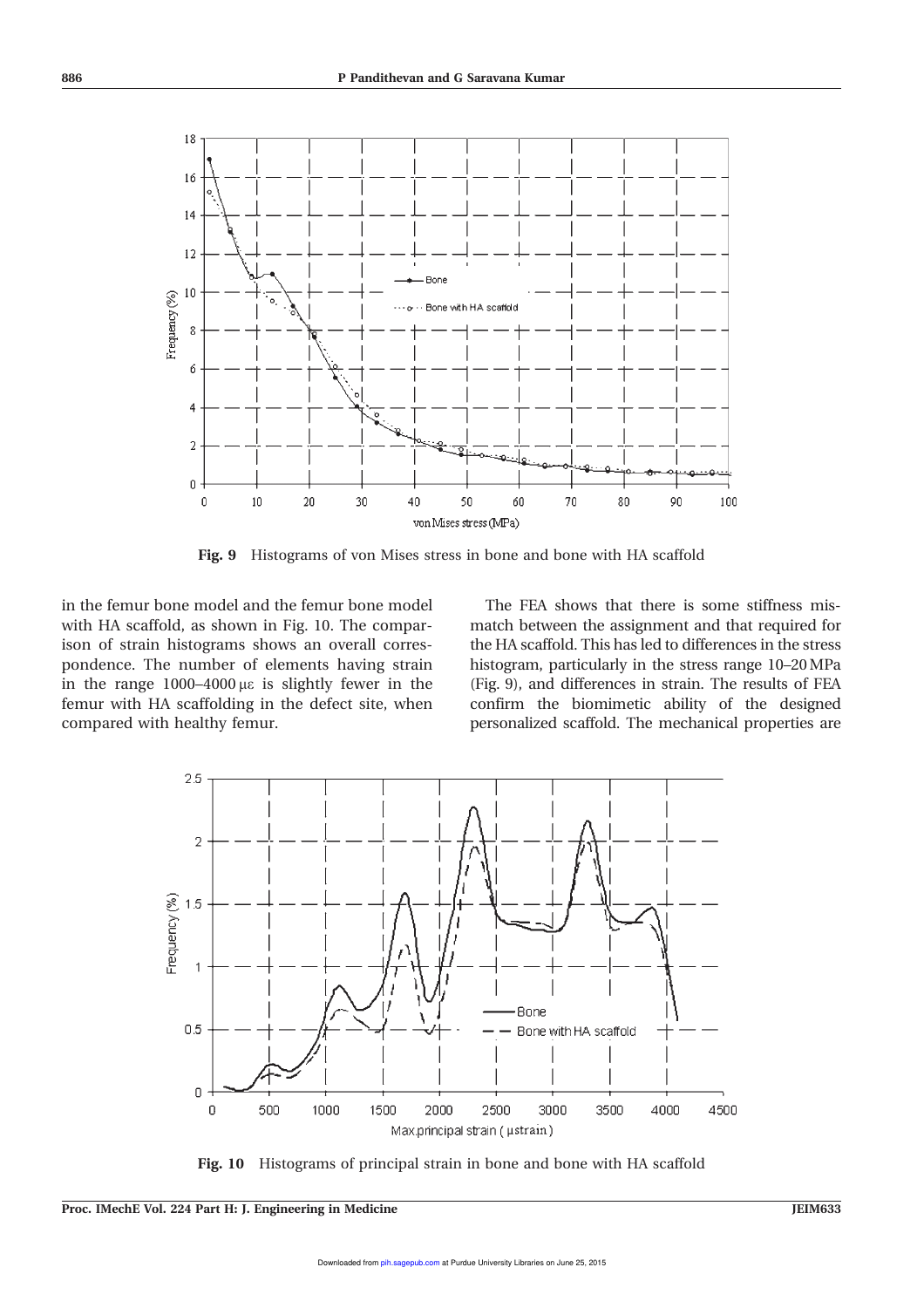closely matched to those of the healthy bone for load bearing as well as for a good stimulation for new bone tissue growth through activation of osteoblasts. In the current study, only the mechanical and anatomical factors have been considered for the biomimetic design. In this work, the von Mises stress and maximum principal strain were considered for evaluation. The advantages of using other criteria can be explored. The differences in the stress and strain state between the healthy femur and femur with scaffold can be reduced by exploring HA blends with other biocompatible materials such as TCP ceramics, which have better resorbability and lower bulk modulus. The simulation predicted the behaviour of the femur with designed scaffold for during clinically significant stance-phase gait loading and early recovery period. In future, the present authors intend to study the behaviour of the femur with the designed scaffold for other loading conditions and for different periods of bone regeneration in the scaffold. Future studies will also be aimed at physical realization of the designed scaffolds in LM hardware and comprehensive assessment of tissue growth considering biological, anatomical, and mechanical factors.

# 4 CONCLUSIONS

In summary, the proposed methodology of biomimetic design using reconstruction based on a commercial low-resolution CT scanner and LM of a controlled porous structure using fractal tool paths has proven to represent correctly the internal architecture patterns, apart from external geometry, for subject- and site-specific femoral bone scaffolds. The present approach leads to controlled porous architecture with porosity and stiffness that are important for vascularization and resorption. The example case study illustrated the complete methodology for designing a scaffold for a defect site using HA biomaterial. The spectrum of stiffness assignment in the scaffold is limited by the fractal patterns and tool path widths available in LM machines that can process the scaffold material. The detailed FEA involving subject-specific femoral geometry, defect site, and anisotropic material assignment predicted the effect of the stiffness mismatch, allowing for design validation of a scaffold with mechanical properties to avoid stress shielding, with adequate strength to avoid risk of failure, and for active bone tissue regeneration.

 $©$  Authors 2010

### **REFERENCES**

- 1 Vuola, J., Taurio, R., Göransson, H., and Asko-Seljavaara, S. Compressive strength of calcium carbonate and hydroxyapatite implants after bonemarrow-induced osteogenesis. Biomater., 1998, 19, 223–227.
- 2 Chu, T. M. G., Orton, D. G., Hollister, S. J., Feinberg, S. E., and Halloran, J. W. Mechanical and in vivo performance of hydroxyapatite implants with controlled architectures. Biomater., 2002, 23, 1283–1293.
- 3 Taboas, J. M., Maddox, R. D., Krebsbach, P. H., and Hollister, S. J. Indirect solid free form fabrication of local and global porous, biomimetic and composite 3D polymer-ceramic scaffolds. Biomater., 2003, 24, 181–194.
- 4 Sun, W., Starly, B., Darling, A., and Gomez, C. Computer aided tissue engineering: application to biomimetic modeling and design of tissue scaffold. Biotechnol. Appl. Biochemistry, 2004, 39(1), 49–58.
- 5 Yang, S., Leong, K. F., Du, Z., and Chua, C. K. The design of scaffolds for use in tissue engineering. Part 1: traditional factors. Tissue Engng, 2001, 7(6), 679–689.
- 6 Yang, S., Leong, K. F., Du, Z., and Chua, C. K. The design of scaffolds for use in tissue engineering. Part 2: rapid prototyping techniques. Tissue Engng, 2002, 8(1), 1–11.
- 7 Cleynenbreugel, T. V., Oosterwyck, H. V., Sloten, J. V., and Scrooten, J. Trabecular bone scaffolding using biomimetic approach. J. Mater. Sci.: Mater. in Medicine, 2002, 13, 1245–1249.
- 8 Woesz, A., Stampfl, J., and Fratzl, P. Cellular solids beyond the apparent density – an experimental assessment of mechanical properties. Advd Engng Mater., 2004, 6(3), 134–138.
- 9 Leong, K. F., Chua, C. K., Sudarmadji, N., and Yeong, W. Y. Engineering functionally graded tissue engineering scaffolds. J. Mech. Behavior Biomed. Mater., 2008, 1(2), 140–152.
- 10 Cima, L. G., Langer, R., and Vacanti, J. P. Polymers for tissue and organ culture. J. Bioactive Compatible Polym., 1991, 6, 232–240.
- 11 Zhao, F., Yin, Y., Lu, W. W., Leong, J. C., Zhang, W., Zhang, J., Zhang, M., and Yao, K. Preparation and histological evaluation of biomimetic threedimensional hydroxyapatite/chitosan–gelatin network composite scaffolds. Biomater., 2002, 23, 3227– 3234.
- 12 Lorenzo, L. M. R., Regi, M. V., Ferreira, J. M. F., Ginebra, M. P., Aparicio, C., and Planell, J. A. Hydroxyapatite ceramic bodies with tailored mechanical properties for different applications. J. Biomater., 2002, 60(1), 159–166.
- 13 He, L. H., Standard, O. C., Huang, T. T. Y., Latella, B. A., and Swain, M. V. Mechanical behaviour of porous hydroxyapatite. Acta Biomater., 2008, 4, 577–586.
- 14 Lin, L., Zhang, J., Zhao, L., Tong, A., Sun, J., and Hu, Q. Effect of microstructure on the mechanical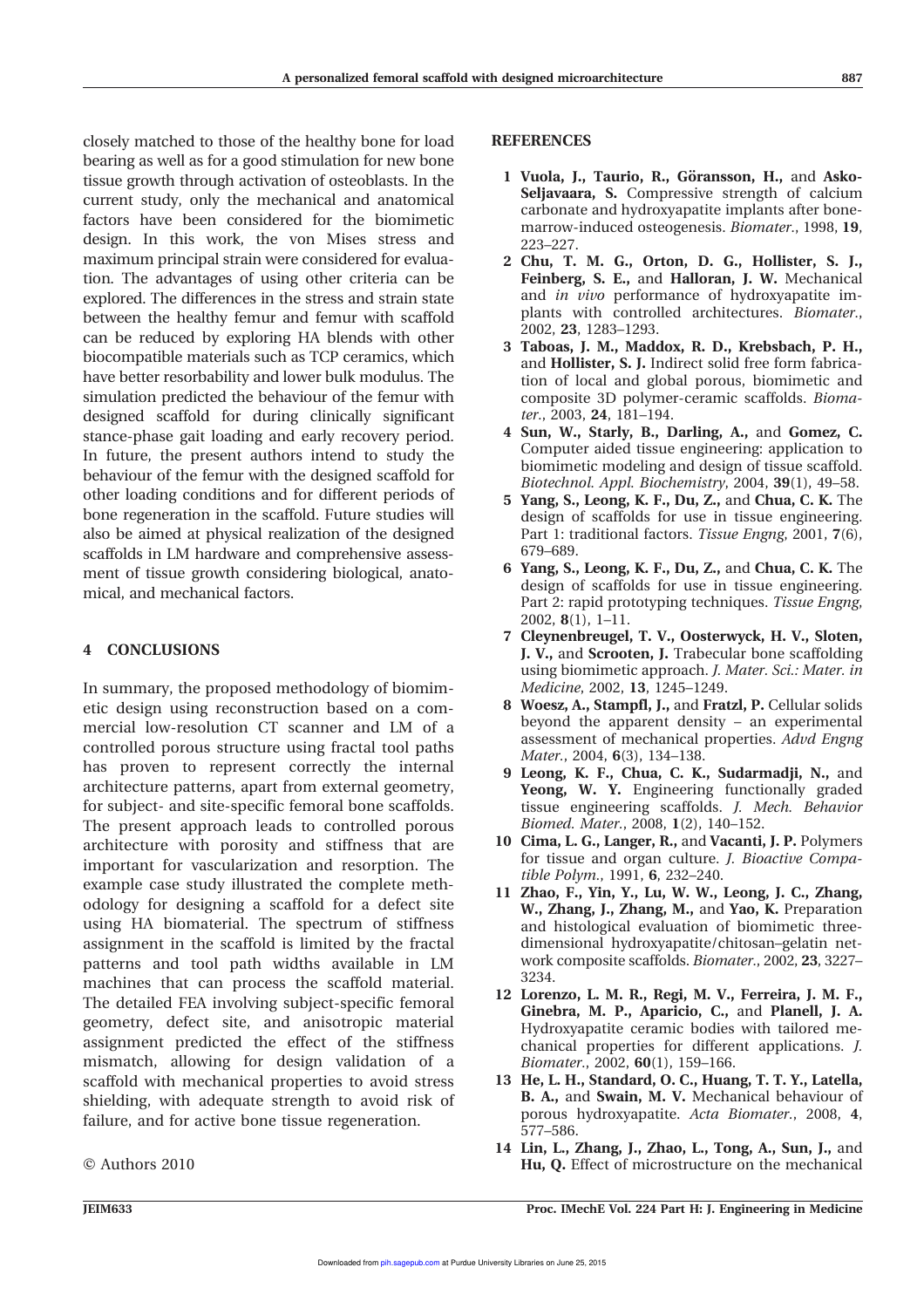properties and biology performance of bone tissue scaffolds using selective laser sintering. In Proceedings of APCMBE 2008, Beijing, China, 22–25 April 2008, IFMBE Proceedings (Springer, Berlin).

- 15 Lam, C. X. F., Olkowski, R., Swieszkowski, W., Tan, K. C., and Gibson, I. Mechanical and in vitro evaluations of composite PLDLLA/TCP scaffolds for bone engineering. Virtual Phys. Prototyping, 2008, 3(4), 193–197.
- 16 Williams, M., Adewunmi, A., Schek, R. M., Flanagan, C. L., Krebsbach, P. H., Feinberg, S. E., Hollister, S. J., and Das, S. Bone tissue engineering using polycaprolactone scaffolds fabricated via selective laser sintering. Biomater., 2005, 26, 4817–4827.
- 17 Li, C. and Zhu, Z. Dynamic Young's modulus of open-porosity titanium measured by the electromagnetic acoustic resonance method. J. Porous Mater., 2006, 13, 21–26.
- 18 Sachlos, E. and Czernuszka, J. T. Making tissue engineering scaffolds work. Review on the application of solid freeform fabrication technology to the production of tissue engineering scaffolds. Eur. Cells Mater., 2003, 5, 29–40.
- 19 Tan, K. H., Chua, C. K., Leong, K. F., Naing, M. W., and Cheah, C. M. Fabrication and characterization of three-dimensional poly(ether–ether–ketone)–hydroxyapatite biocomposite scaffolds using laser sintering. Proc. IMechE, Part H: J. Engineering in Medicine, 2005, 219, 183–194. DOI: 10.1243/ 095441105X9345.
- 20 Yeong, W. Y., Chua, C. K., Leong, K. F., and Chandrasekaran, M. Rapid prototyping in tissue engineering: challenges and potential. Trends in Biotechnol., 2004, 22(12), 643–652.
- 21 Yeong, W. Y., Chua, C. K., Leong, K. F., Chandrasekaran, M., and Lee, M. W. Comparison of drying methods in the fabrication of collagen scaffold via indirect rapid prototyping. J. Biomed. Mater. Res.: Part  $B$  – Appl. Biomater., 2007, 82B(1), 260–266.
- 22 MIMICS user manual, 2002 (Materialise, Leuven, Belgium).
- 23 Hutmacher, D. W. Scaffolds in tissue engineering bone and cartilage. Biomater., 2000, 21, 2529–2543.
- 24 Sun, W., Starly, B., and Darling, A. Bio-CAD modeling and its applications in computer-aided tissue engineering. Computer-Aided Des., 2005, 37, 1097–1114.
- 25 Bartolo, P. and Bidanda, B. Bio-materials and prototyping applications in medicine, 2008 (Springer-Verlag, Berlin).
- 26 Sachlos, E., Reis, N., Ainsley, C., Derby, B., and Czernuszka, J. T. Novel collagen scaffolds with predefined internal morphology made by solid freeform fabrication. Biomater., 2003, 24, 1487– 1497.
- 27 Chua, C. K., Leong, K. F., Chua, S. W., and Cheah, C. M. Development of a tissue engineering scaffold structure library for rapid prototyping. Part 1:

investigation and classification. Int. J. Advd Mfg Technol., 2003, 21, 291–301.

- 28 Chua, C. K., Leong, K. F., Chua, S. W., and Cheah, C. M. Development of a tissue engineering scaffold structure library for rapid prototyping. Part 2: parametric library and assembly program. Int. J. Advd Mfg Technol., 2003, 21, 302–312.
- 29 Uchiyama, T., Tanizawa, T., Muramatsu, H., Endo, N., Takahashi, H. E., and Hara, T. Threedimensional microstructural analysis of human trabecular bone in relation to its mechanical properties. Bone., 1999, 25(4), 487–491.
- 30 Starly, B. and Sun, W. Internal scaffold architecture designs using Lindenmayer systems. Computer-Aided Des. Applic., 2007, 4, 395–403.
- 31 Petrtyl, M., Hert, J., and Fiala, P. Spatial organization of the Haversian bone in man. J. Biomechanics, 1991, 29(2), 161–169.
- 32 Schaffler, M. B. and Burr, D. B. Stiffness of compact bone: effects of porosity and density. J. Biomechanics, 1988, 21(1), 13–16.
- 33 Snyder, S. M. and Schneider, E. Estimation of mechanical properties of cortical bone by computed tomography. J. Orthop. Res., 1991, 9(3), 422–431.
- 34 Stromsoe, K., Kok, W. L., Hoiseth, A., and Alho, A. Holding power of the 4.5 mm AO/ASIF cortex screw in cortical bone in relation to bone mineral. Injury, 1993, 24(10), 656–659.
- 35 Pandithevan, P. and Saravana Kumar, G. Reconstruction of subject specific human femoral bone model with cortical porosity data using macro-CT. Virtual Phys. Prototyping, 2009, 4(3), 115–129.
- 36 Armillotta, A. and Pelzer, R. Modeling of porous structures for rapid prototyping of tissue engineering scaffolds. Int. J. Advd Mfg Technol., 2007, 39, 501–511.
- 37 Masood, S. H., Singh, J. P., and Morsi, Y. The design and manufacturing of porous scaffolds for tissue engineering using rapid prototyping. Int. J. Advd Mfg Technol., 2005, 27, 415–420.
- 38 Saravana Kumar, G., Pandithevan, P., and Ambatti, A. Fractal raster tool paths for layered manufacturing of porous objects. Virtual Phys. Prototyping, 2009, 4(2), 91–104.
- 39 Pandithevan, P. and Saravana Kumar, G. Personalised bone tissue engineering scaffold with controlled architecture using fractal tool paths in layered manufacturing. Virtual Phys. Prototyping, 2009, 4(3), 165–180.
- 40 Taddei, F., Pancanti, A., and Viceconti, M. An improved method for the automatic mapping of computed tomography numbers onto finite element models. Med. Engng Physics, 2004, 26(1), 61–69.
- 41 Laz, P. J., Stowe, J. Q., Baldwin, M. A., and Petrella, A. J. Incorporating uncertainty in mechanical properties for finite element-based evaluation of bone mechanics. J. Biomechanics, 2007, 40, 2831–2836.